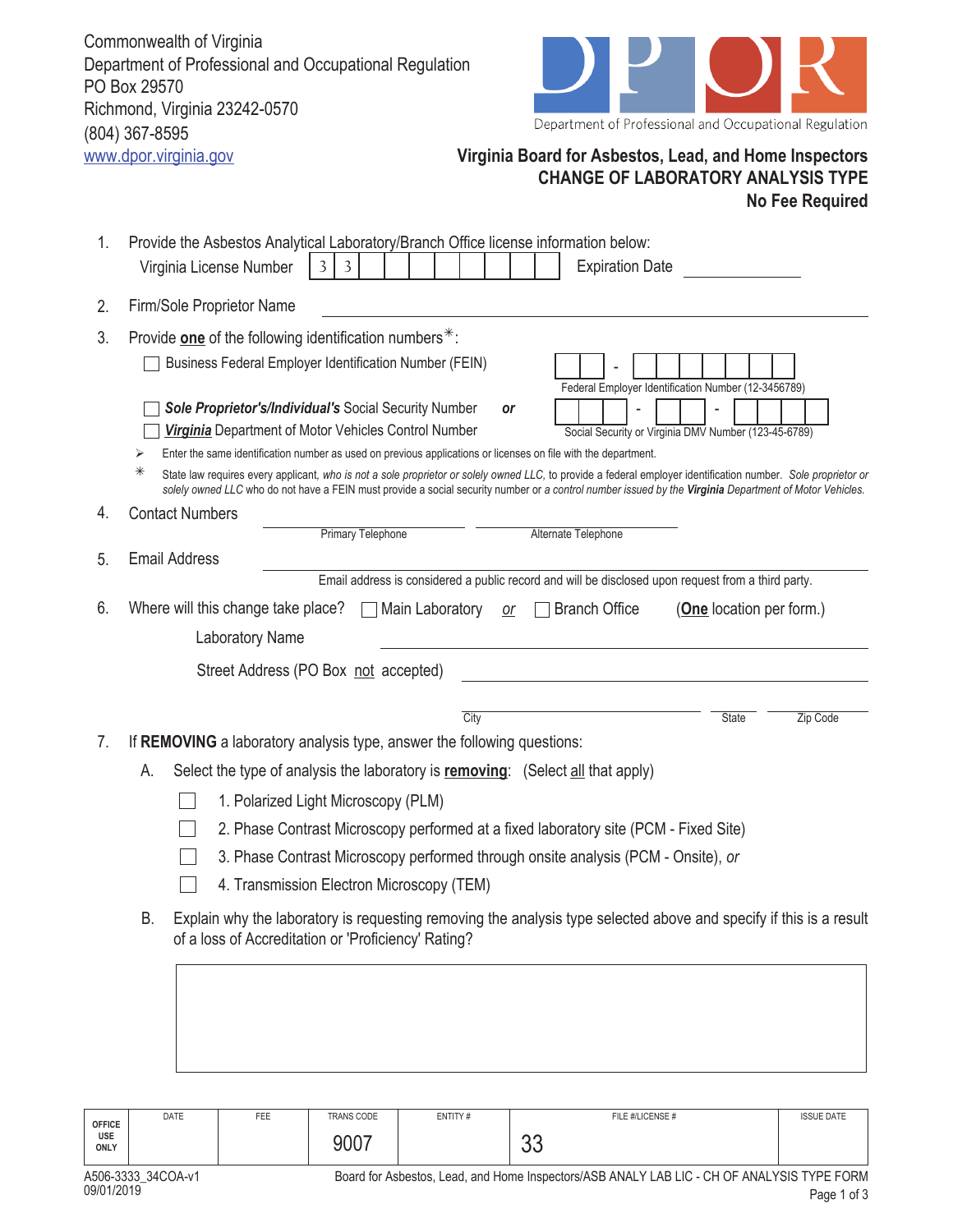- 8. If **Adding** an analysis type at this laboratory, select the **new** type(s) of analysis being performed? Select all that apply.
	- **Polarized Light Microscopy (PLM)**

- Provide documentation of one of the following:

- A. Current Asbestos Fiber Analysis Program of the National Institute of Standards and Technology National Voluntary Lab Accreditation Program (NVLAP) accreditation demonstrated by submittal of a copy of the Certificate of Accreditation, Scope of Accreditation, and documentation of proficiency with the application; or
- B. The asbestos analytical laboratory is rated "proficient" in the Bulk Asbestos Proficiency Analytical Testing Program of the AIHA Proficiency Analytical Testing Programs (BAPAT) and maintains the training and quality control document such as is necessary to demonstrate competency in performing analysis; or
- C. The laboratory is accredited under the Industrial Hygiene Laboratory Accreditation Program of the AIHA Laboratory Accreditation programs (IHLAP) and maintains the training and quality control documentation such as is necessary to demonstrate competency.

Phase Contrast Microscopy performed at a fixed laboratory site (PCM - Fixed Site)

- Provide documentation that each analyst has completed NIOSH 582 or NIOSH 582 Equivalency course, plus one of the following:
	- A. The asbestos analytical laboratory is accredited under the IHLAP and maintains the training and quality control documentation such as is necessary to demonstrate competency; or
	- B. That the laboratory is rated "proficient" in the Industrial Hygiene Proficiency Analytical Testing Program of the AIHA Proficiency Analytical Testing Programs, LLC (IHPAT) and maintains the training and quality control documentation needed to demonstrate competency in performing analysis; or
	- C. Each analyst is listed in the Asbestos Analyst Registry Program (AAR) and has a performance rating of "acceptable" for the most recent Asbestos Analyst Testing (AAT) round.

Phase Contrast Microscopy performed through on-site analysis (PCM - Onsite)

- Provide documentation that each analyst has completed NIOSH 582 or NIOSH 582 Equivalency course, plus one of the following:
	- A. The laboratory is rated "proficient" in the IHPAT Program and maintains the training and quality control document needed to demonstrate competency in performing onsite analysis for each onsite analyst; or
	- B. The laboratory is accredited under the IHLAP and maintains compliance with the requirements of its accreditation, as well as the training and quality control document needed to demonstrate competency in performing onsite analysis for each onsite analyst; or
	- C. Each analyst is listed in the AAR and has a performance rating of "acceptable" for the most recent AAT round.

 $\Box$  Transmission Electron Microscopy (TEM)

- Provide documentation of a current accreditation by NVLAP to analyze asbestos airborne fibers using TEM to include a copy of the NVLAP Certificate of Accreditation, Scope of Accreditation, and other documentation of NVLAP proficiency.
- 9. By signing this application, I certify the following statements:
	- I am aware that submitting false information or omitting pertinent or material information in connection with this application will delay processing and may lead to license revocation or denial of license.
	- I will notify the Board of any changes to the information provided in this application prior to receiving the requested license, certification, or registration including, but not limited to any disciplinary action or conviction of a felony or misdemeanor (in any jurisdiction).